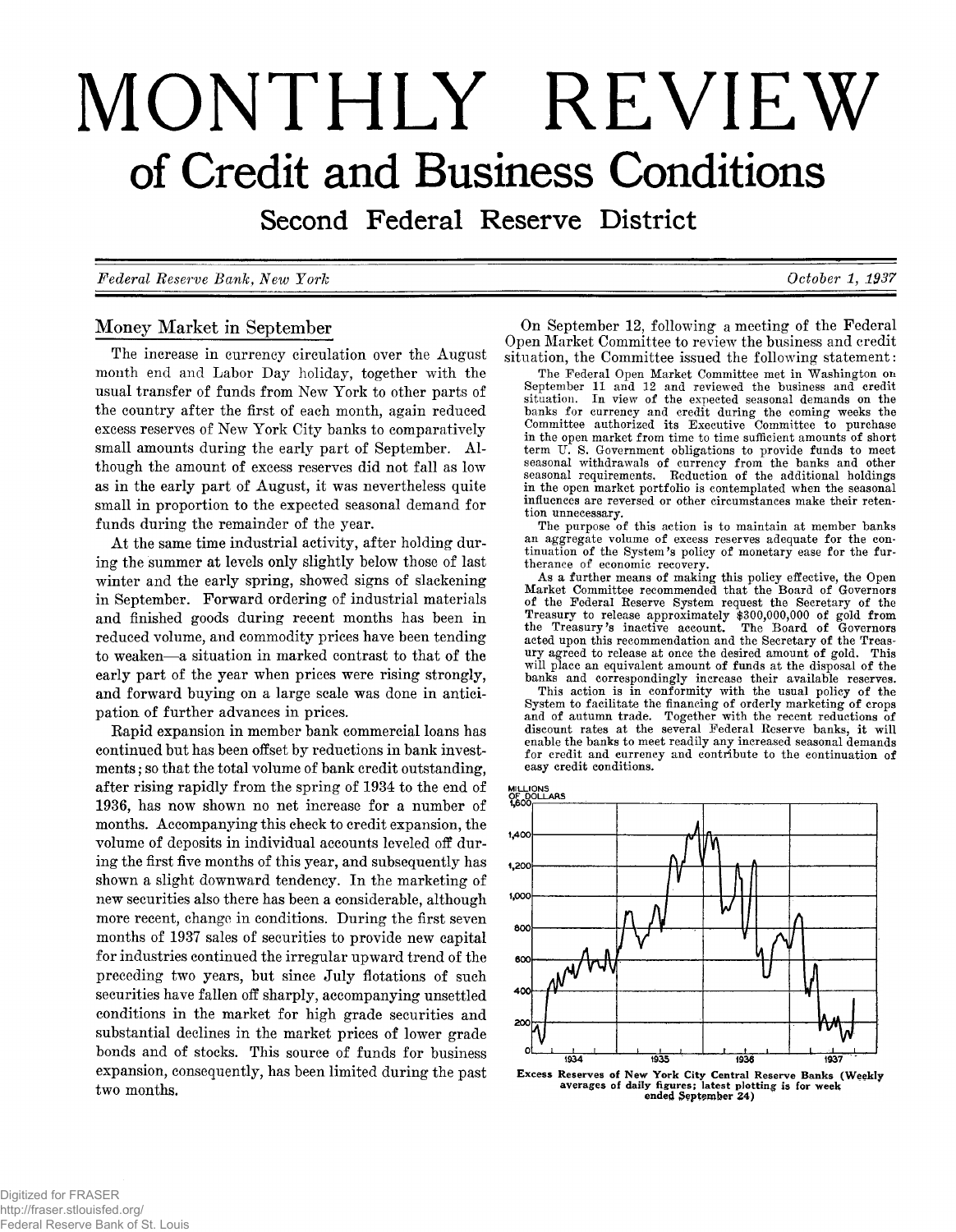The first step in executing the policy indicated by this<br>statement was taken by the Treasury, which immediately<br>released from the inactive gold account, \$300,000,000 of<br>gold previously "sterilized". The proceeds were de-<br>

ties had the effect of increasing chiefly the New York<br>City banks' reserves. Excess reserves of the New York<br>City banks rose from a low point of approximately<br>\$75,000,000 on September 9 to more than \$300,000,000<br>at the clo

#### **MONEY RATES**

The principal reflection in short term money rates of<br>this change in the reserve position of the New York banks<br>was in the rate bid for the weekly offerings of Treasury<br>bills, as the interest yields on these securities hav largely by the stock market situation than by the money market position, and yields on such bonds rose further.

#### **MEMBER BANK CREDIT**

The expansion in commercial, industrial, and agricultural loans continued at a rapid pace during the past

Money Rates in New **York**

|                                                                              |                  | Sept. 30, 1936 Aug. 31, 1937 Sept. 30, 1937 |                 |
|------------------------------------------------------------------------------|------------------|---------------------------------------------|-----------------|
| Stock Exchange call $\{$ loans                                               |                  |                                             |                 |
| Stock Exchange 90 day $\{ \text{bans.}, \ldots, \ldots \}$                   | $*1\frac{1}{34}$ | $*1\frac{1}{4}$                             | $*1\frac{1}{4}$ |
| Prime commercial paper 4 to 6 months.<br>Bills-90 day unindorsed             | 3/16             | 7/16                                        | 7/16            |
| Customers' rates on commercial loans                                         |                  |                                             |                 |
| (Average rate of leading banks at<br>middle of month)                        | 1.67             | 1.67                                        | 1.58            |
| Average yield on Treasury notes (1-5)<br>$\text{years}$ )                    | 0.80             | 1.35                                        | †1.17           |
| Average yield on Treasury bonds (more<br>than 5 years to earliest call date) | 2.33             | 2.54                                        | 2.50            |
| Average rate on latest Treasury bill                                         |                  |                                             |                 |
| sale $273$ day issue                                                         | 0.19             | 0.62                                        | 0.38            |
| Federal Reserve Bank of New York re-<br>$discount rate \ldots  \ldots $      | $1\frac{1}{2}$   |                                             |                 |
| Federal Reserve Bank of New York buy-<br>ing rate for 90 day indorsed bills  | 14               | ⅓                                           | 14              |

The Change of  $+0.07$  from previous yields due to dropping the  $2\frac{1}{2}$  per cent Treasury<br>notes maturing Sept. 15, 1938, and including two new issues, the  $1\frac{1}{2}$  per cent<br>notes maturing December 15, 1938, and the 2

month. On September 22 the volume of such loans in the weekly reporting member banks in the principal cities was \$172,000,000 higher than four weeks previously, nearly \$450,000,000 larger than at the end of June, and probably at least  $$1,000,000,000$  above the low point of the year at the end of January. The increase in commer-<br>cial loans, however, was more than offset during the past eial loans, however, was more than offset during the past<br>month by a further decline in bank holdings of Govern-<br>ment securities, reflecting in part the redemption of<br>Treasury bills during the tax period previously com-<br>me

of last year. Adjusted demand deposits, after showing little net<br>change in the first five months of the year, have since<br>shown some decline, but are not materially less than a<br>year ago. Time deposits have continued to incr

#### **GOVERNMENT SECURITIES**

Prices of Treasury bonds declined further by an average amount of about  $\frac{1}{2}$  point during the first week of September to within about  $\frac{3}{4}$  of a point of the low level<br>of last April. After the details of the quarterly Treasury<br>financing program were announced on September 7, and<br>especially after the success of the issues wa in the succeeding week advanced about  $\frac{5}{8}$  of a point. For the balance of the month there was little net change, so that quotations showed a net rise of about  $\frac{1}{4}$  point for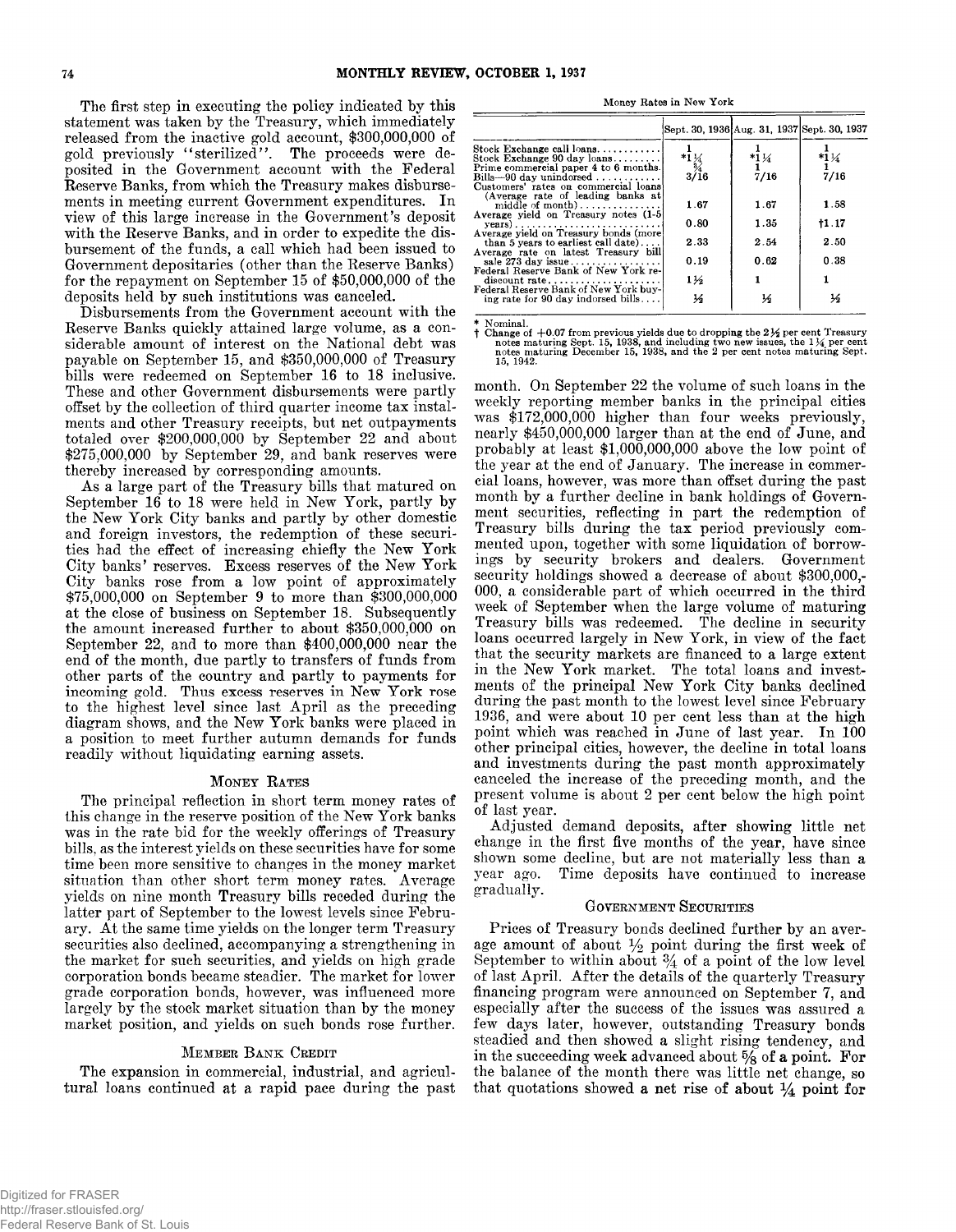September as a whole. The average yield on Treasury bonds with more than 5 years to call date or maturity stood at 2.50 per cent at the end of August.<br>with 2.60 per cent on September 8 and 2.54 per cent at the end of Augu

Yields on intermediate and short term Government<br>obligations, however, showed much larger reductions.<br>The average yield on Treasury notes of 1 to 5 year matur-<br>ity, after rising somewhat in the first week of the month,<br>su

35 per cent.<br>
The September quarterly financing operations of the<br>
Treasury comprised only two new Treasury note issues<br>
offered exclusively in exchange for  $3\frac{1}{4}$  per cent notes<br>
maturing September 15 in the amount o maturity. The remaining \$41,900,000 of Treasury notes due September 15 which were not exchanged, have been or will be shortly redeemed in cash, reducing to that extent the interest bearing debt. Furthermore, on Sepor wind to interest bearing debt. Furthermore, on September 16, 17, and 18 a total of \$350,000,000 of Treasury bills matured without being replaced with other issues, and although two new \$50,000,000 issues of bills were f

#### **B ills a n d C o m m e r c ia l P aper**

No material change occurred during September in<br>the market for bankers acceptances. Demand continued<br>active, but offerings of bills to dealers remained small,<br>and rates were unchanged.<br>The volume of acceptances outstanding

vious. The decrease for the month occurred as a result<br>of a \$9,000,000 decline in import bills, and smaller reduc-<br>tions in the amount of bills based on goods stored in or<br>shipped between foreign countries and in bills ari out of domestic shipments, partly offset by an increase of about \$4,000,000 in bills arising out of domestic warehouse credits. About \$263,000,000, or roughly 77 per cent, of all bills outstanding at the end of August were held by accepting institutions. Holdings by accepting banks and bankers in the Second Federal Reserve District amounted to \$198,000,000. Banking investors continued to inquire actively for<br>commercial paper during September. Available supplies<br>of business notes, while in fairly sizable quantity, never-<br>theless remained considerably below the investment de-<br>m

| (Millions of dollars) |  |  |  |
|-----------------------|--|--|--|
|-----------------------|--|--|--|

| Type of acceptance      |     | Aug. 31, 1936 July 31, 1937 Aug. 31, 1937 |                 |
|-------------------------|-----|-------------------------------------------|-----------------|
|                         | 104 | 143                                       | 134             |
|                         | 63  |                                           |                 |
|                         | 10  |                                           | $\frac{10}{58}$ |
|                         | 5Ō  | 54                                        |                 |
|                         |     |                                           |                 |
| tween foreign countries | 79  |                                           | 69              |
| $Total.$                | 308 | 352                                       | 344             |

# Security Markets

Continuing at an accelerated pace the recession of the<br>second half of August, the general average of stock prices<br>declined sharply in September. After the middle of the<br>month successive new lows for the year were reached,<br>

in public utilities.<br>In the period between the first part of March and the<br>end of June the general average of stock prices had<br>dropped about 20 per cent, following which there was a<br>recovery of nearly two-thirds by the mid

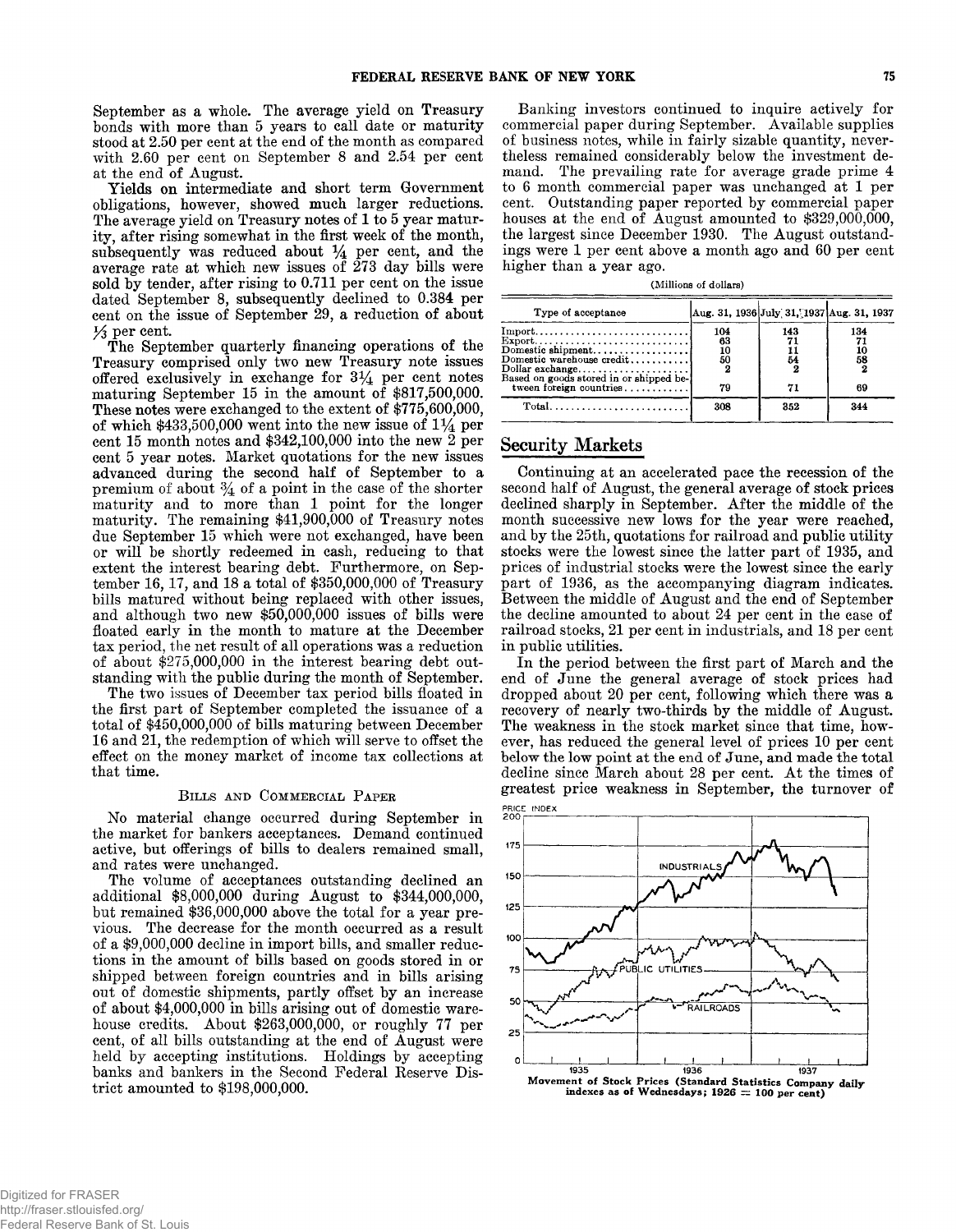stocks on the New York Exchange became somewhat heavier, being between 2,300,000 and 2,600,000 shares on three days, but otherwise the market was not much

momentally, but otherwise the market was not much<br>on three days, but otherwise the market was not much<br>more active than in other recent months.<br>During the first part of September, corporation bond<br>prices generally moved lo represents the highest yield basis and the lowest average price since November 1935.

# New Financing

Total new security financing during September<br>amounted to approximately \$400,000,000, but the con-<br>siderable increase over the August total reflected a large<br>siderable increase over the August total reflected a large<br>allo September 24, leaving a large amount to be reoffered by<br>the underwriting syndicate at some future date. Sub-<br>scriptions by stockholders to the Bethlehem Steel issue,<br>rights for which expire October 1, were also indicated<br>t

fact the distribution of some longer term high grade<br>bonds proceeded satisfactorily, accompanying the general<br>steadiness in prices of outstanding high grade bonds.<br>The New York State \$100,000,000 short term budget

MILLIONS<br>OF DOLLARS



Volume of New Capital Issues, Excluding Refunding Issues<br>(Moody's Investors Service data; latest figures are for August)

notes which were allotted to a large number of banks and<br>banking houses included  $$50,000,000$  of 6 month maturity<br>being sold at 0.70 per cent and  $$50,000,000$  of 7 month<br>maturity at 0.75 per cent; these securities subse

beld around the issue price.<br>
During recent months, a number of the new security<br>
flotations have been at least in part for the purpose of<br>
raising capital for the creation of additional plant or<br>
equipment and others have to repayment of bank loans, increases in working capital,<br>and other purposes such as the acquisition of existing<br>plants. The amount of new security issues for "pro-<br>ductive" purposes has shown a slow and somewhat<br>irregula unfavorable market conditions.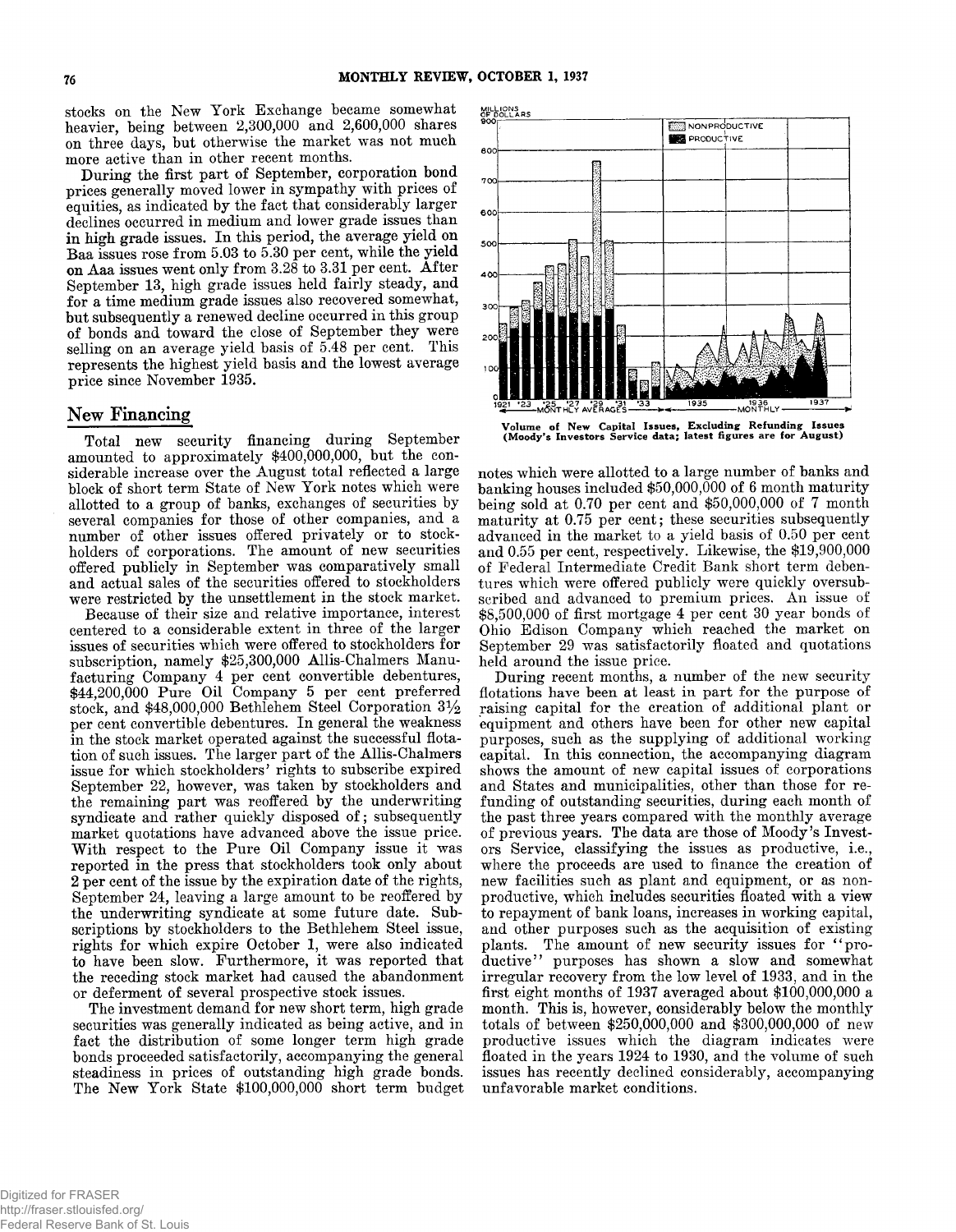During the early part of September, a renewal of<br>tension in Europe over the Mediterranean situation in-<br>dueed a flight of funds to the United States, which was<br>reflected in a weakening of quotations for foreign cur-<br>rencie

currencies to a halt.<br>
The French franc was the currency most affected<br>
by the Mediterranean situation. During July and the<br>
first part of August the franc had been moderately<br>
firm following the covering of short positio allowed to fall from  $132^{15}/_{16}$  francs per pound sterling<br>to  $146\frac{7}{8}$  francs which was reached on September 16.<br>From this level, a recovery to  $144\frac{5}{8}$  was brought about in<br>the week following, and this level wa

the month end.<br>The depreciation of the French franc, which at its<br>lowest quotation of \$0.03367/<sub>8</sub> in the course of trading on<br>September 16 approached the exchange value of the<br>Belgian currency awakened fears of Belgian l in three month belgas to the equivalent of  $1\frac{3}{4}$  per cent per annum.

Sterling declined gradually during the first part of September, in continuation of the movement begun in mid-August, and as a result of the political disturbances<br>in Europe in addition to those in the Far East. Increas-<br>ing speculative selling of French francs against sterling<br>and some selling of American securities by those low of \$4.94% on September 10, from \$4.96 $\frac{9}{16}$  on September 1, and fluctuated within that narrow range for the rest of the month. The cessation of Japanese engagements of gold for shipment to the United States and th arrival of one direct shipment in London removed a

**Foreign Exchanges** source of strength for sterling in the New York market,<br>During the early part of September, a renewal of United States were reported to have been used to purific<br>tension in Europe over the Mediterranea

London narrowed to  $\frac{1}{2}$  per cent by gradual stages<br>through the month, and lessened the inducement for<br>British funds to be transferred to New York.<br>The Dutch guilder fell from \$0.55151/<sub>2</sub> on September 1<br>to \$0.5501 on

# Gold Movement

The movement of gold to the United States during<br>September continued considerably below the June vol-<br>ume. Incoming shipments going directly into the gold<br>stock totaled \$110,200,000. The chief source of imports<br>was Japan,

100,000 from Colombia.<br>These imports, supplemented by approximately \$18,-300,000 from Colombia.<br>300,000 of gold released from earmark for foreign account<br>and receipts from other sources, including newly mined<br>and scrap gol

# Central Bank Rate Changes

Following reductions from 6 to 5 per cent in July and to 4 per cent in August, the Bank of France lowered its official discount rate to  $3\frac{1}{2}$  per cent effective September 3. At the same time the rate for 30 day advances on short term Government securities was reduced from 4 to  $3\frac{1}{2}$  per cent and the rate for 3 month advances from 5 to  $4\frac{1}{2}$  per cent.

The reduction on July 15 in the Bank of Japan's rate<br>of discount from 3.65 to 3.285 per cent, reported in the<br>August 1 Monthly Review, was for bills with Govern-<br>ment bonds as collateral rather than for commercial bills,<br>t rate established on April 7, 1936. Effective September 21,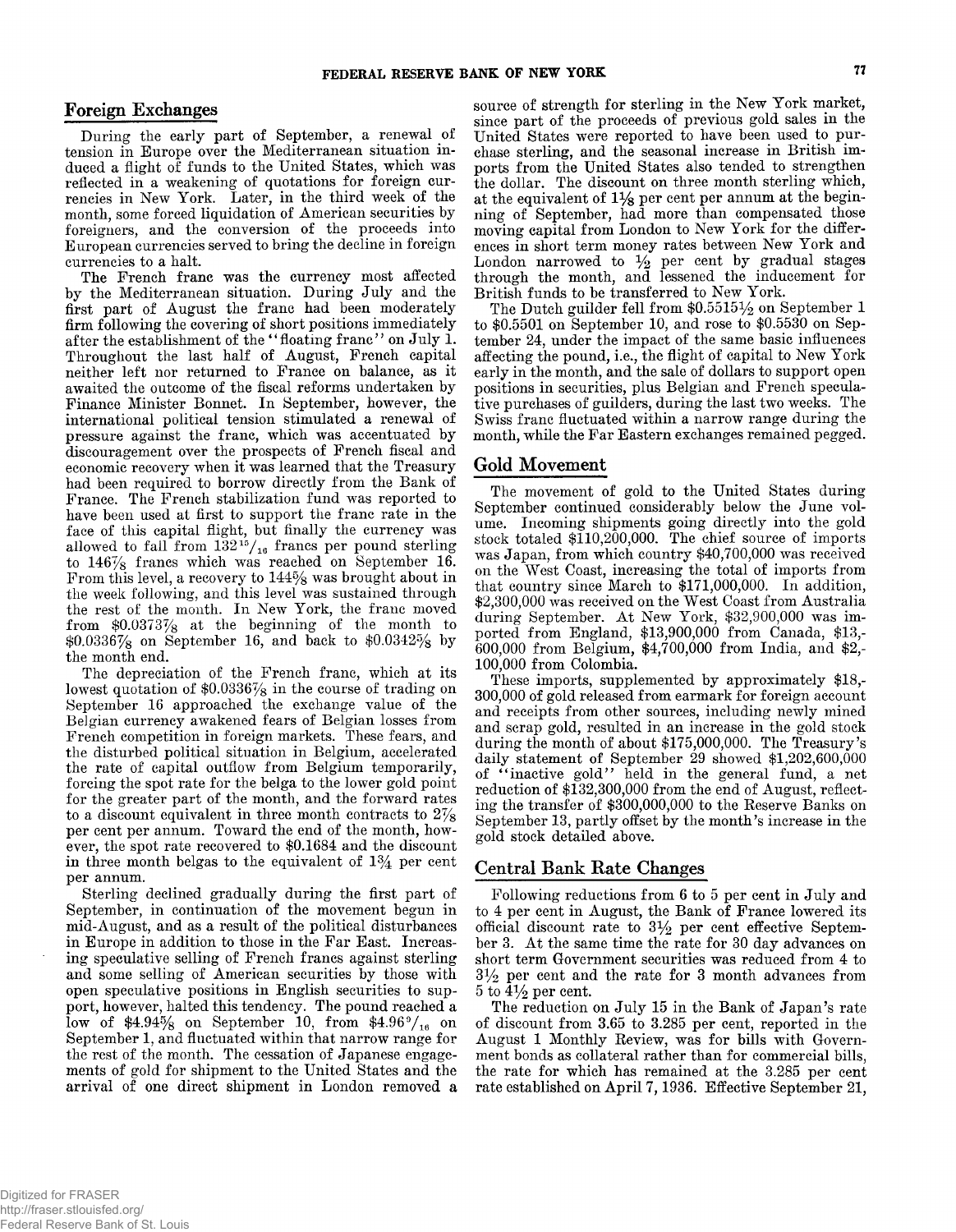the rate of discount for bills with Government bonds as collateral was further lowered to 2.92 per cent, and the rate for overdrafts in current account was simultaneously reduced from 4.38 to 4.02 per cent.

# **Building**

The August total of building and engineering contracts<br>in the 37 States covered by the F. W. Dodge Corporation<br>report showed a reduction of approximately 11 per cent<br>from the preceding month. As is indicated in the table<br>b

August was 27 per cent lower, representing the first year<br>to year decline that has occurred in this type of building<br>since December 1934. This decrease may be largely<br>explained by the fact that the residential figures for<br> the exception of public works, all other major classes of construction contracts were larger in August of this year than a year ago.

**Percentage Change in Average Daily Contracts**

|                                                                       |                          | 37 States<br>August 1937<br>compared with | N.Y. and Northern N.J.<br>August 1937<br>compared with |                               |  |
|-----------------------------------------------------------------------|--------------------------|-------------------------------------------|--------------------------------------------------------|-------------------------------|--|
|                                                                       | July 1937                | Aug. 1936                                 | July 1937                                              | Aug. 1936                     |  |
| Building<br>Commercial and factory<br>Public purpose*<br>All building | $-23\n-1\n-13$           | $-27$<br>$+83$<br>$+15$<br>$+5$           | $+12$<br>$+41$<br>$+88$<br>$+43$                       | ---42<br>$+79$<br>$+59$<br>+2 |  |
| Engineering<br>Public Works<br>Public Utilities<br>All engineering    | $+20$<br>$\frac{-37}{8}$ | —17<br>$+75$                              | $+11$<br>$-74$<br>$-53$                                | $\frac{-26}{-4}$<br>$-18$     |  |
| All Construction                                                      | $-11$                    | $+4$                                      | $-13$                                                  | — 6                           |  |

**\* Includes educational, hospital, public, religious and memorial, and social and recreational building.**

Data for the first three weeks of September indicate a<br>continued decline in construction activity. The daily<br>rate of total construction awards was approximately<br>25 per cent below the August average, and contraseasonal<br>decr

smoothed by the use of three month moving averages.<br>During the period of expanding building activity up to 1926 residential building exceeded other types of construction rather consistently, but since 1928 the situation ha



at a considerably lower level than all other construction.<br>During the elapsed portion of 1937, construction activity<br>has been maintained at a rate substantially above that of<br>the depression years, but there has been a defi

# Employment and Payrolls

A small gain occurred between mid-July and mid-<br>August in the number of employees engaged in manu-<br>facturing and nonmanufacturing industries reporting to<br>the United States Department of Labor but the gain was<br>somewhat less

Bureau of Labor Statistics unadjusted index to approximately the figure reached in May, which was the highest point since November 1929. The rise in employment between July and August, however, was less marked than in most ers employed in the nonmanufacturing industries was largely accounted for by seasonal reduction of forces in retail establishments.<br>As a result of seasonal increases from July, both em-

ployment and payrolls at New York State factories were higher in August than at any time since the spring of 1930. Employment was 13 per cent and payrolls 23 per cent higher than a year ago, according to the State Department of Labor indexes.

# Commodity Prices

Prices of the principal wholesale commodities moved<br>irregularly during the first part of September, and in<br>general tended downward in the latter part of the month,<br>reflecting in large part reductions in the prices of sever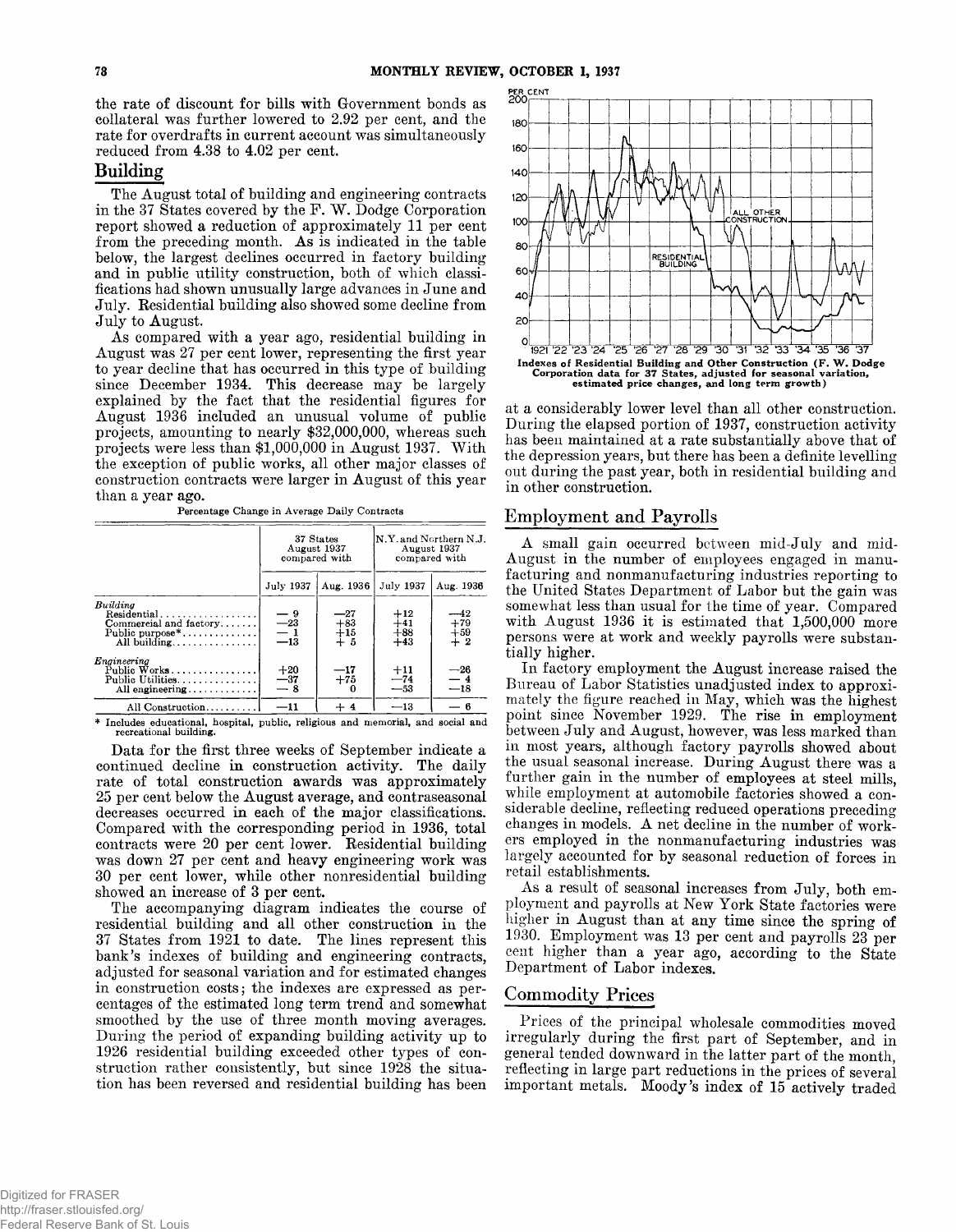products at the end of September was about 5 per cent<br>lower than at the end of August and at a new low for<br>the year. The price of scrap steel at Pittsburgh declined \$4.50<br>during September to \$17.75 a ton, the lowest price

September.<br>In the agricultural commodities, the price of cotton<br>continued the downward movement which has been in<br>progress since early in April. The spot quotation for<br>middling cotton at New York reached 8.46 cents a poun  $6\frac{3}{4}$  cents below the March high. Rather sizable losses for<br>the month also occurred in the prices of raw silk and sugar.<br>On the other hand, grain prices showed small net gains<br>for the month. The average price of stee ber, and closed at \$11.97 a hundredweight, somewhat above the price at the end of August, but well below the recent high reached in the early part of August.

## Production

The general level of industrial production declined in<br>September, following some advance in the preceding<br>month. Steel mill operations, as shown in the accompany-<br>ing diagram, were reduced sharply in the week including<br>Lab

Federal Reserve System. The adjusted index rose from<br>114 per cent of the 1923-25 average in June and July to<br>117 in August. A year ago the index was 108. A major<br>factor in the rise was a much smaller decline in automobile production than in other recent years; in addition there were gains in output of steel and pig iron, and lead production and livestock slaughterings were<br>practically unchanged, although recessions are ordinarily<br>expected at this time of the year. There were increases<br>of a seasonal character in bituminous coal output and<br>e



showed an increase in August, but after allowing for<br>differences in number of working days and seasonal<br>factors, the rate of cotton textile output showed a further<br>recession. Rayon production also was reduced. The vol-<br>ume

**(Adjusted for seasonal variations and usual year to year growth)**

|                                                                                                                                                    | 1936                            | 1937                           |                               |                                 |
|----------------------------------------------------------------------------------------------------------------------------------------------------|---------------------------------|--------------------------------|-------------------------------|---------------------------------|
|                                                                                                                                                    | Aug.                            | June                           | July                          | Aug.                            |
| Metals<br>$Copper \ldots \ldots \ldots \ldots \ldots \ldots \ldots \ldots \ldots$<br>Lead                                                          | 86<br>101<br>70<br>58<br>84     | 95<br>94<br>117<br>63<br>99    | 110<br>113<br>121<br>73<br>97 | 113<br>115<br>125<br>77<br>92   |
| Automobiles<br>Passenger cars                                                                                                                      | 98<br>102                       | 96<br>112                      | 103<br>116                    | 140<br>129                      |
| Fuels<br>$Bituminous coal. \ldots \ldots \ldots \ldots \ldots \ldots$<br>Anthracite coal<br>$Petroleum, crude \ldots \ldots \ldots \ldots \ldots$  | 84<br>93r<br>87<br>89<br>95     | 87<br>100<br>96<br>91<br>97    | 87<br>64<br>96<br>94<br>97    | 86n<br>70p<br>100p<br>99p       |
| <b>Textiles and Leather Products</b><br>Cotton consumption<br>$W$ ool consumption<br>$\text{Silk consumption} \dots \dots \dots \dots \dots \dots$ | 108<br>117r<br>85<br>95<br>114r | 116<br>114<br>78<br>104<br>115 | 113<br>96<br>64<br>108<br>116 | 108<br>109p<br>66<br>95<br>105p |
| Foods and Tobacco Products<br>Wheat flour                                                                                                          | 96<br>102<br>88<br>89           | 76<br>86<br>84<br>82           | 69<br>88<br>124<br>95         | 77<br>80<br>118<br>93           |
| <i>Miscellaneous</i><br>$Cement \ldots \ldots \ldots \ldots \ldots \ldots \ldots \ldots \ldots$<br>Tires<br>$L$ umber,<br>Machine tools            | 62<br>84<br>70<br>81<br>120     | 55<br>67<br>81<br>80<br>171    | 59<br>65<br>77<br>85<br>169   | 58<br>88<br>165                 |

*p* **Preliminary. r Revised.**

# Indexes of Business Activity

During the first half of September, department store sales in the Metropolitan area of New York showed an increase from the August level at least as large as the customary seasonal movement. Railway freight car loadings also were seasonally higher.

In August, however, there appears to have been some recession in general business activity and the distribution of goods. Department store sales in the country as a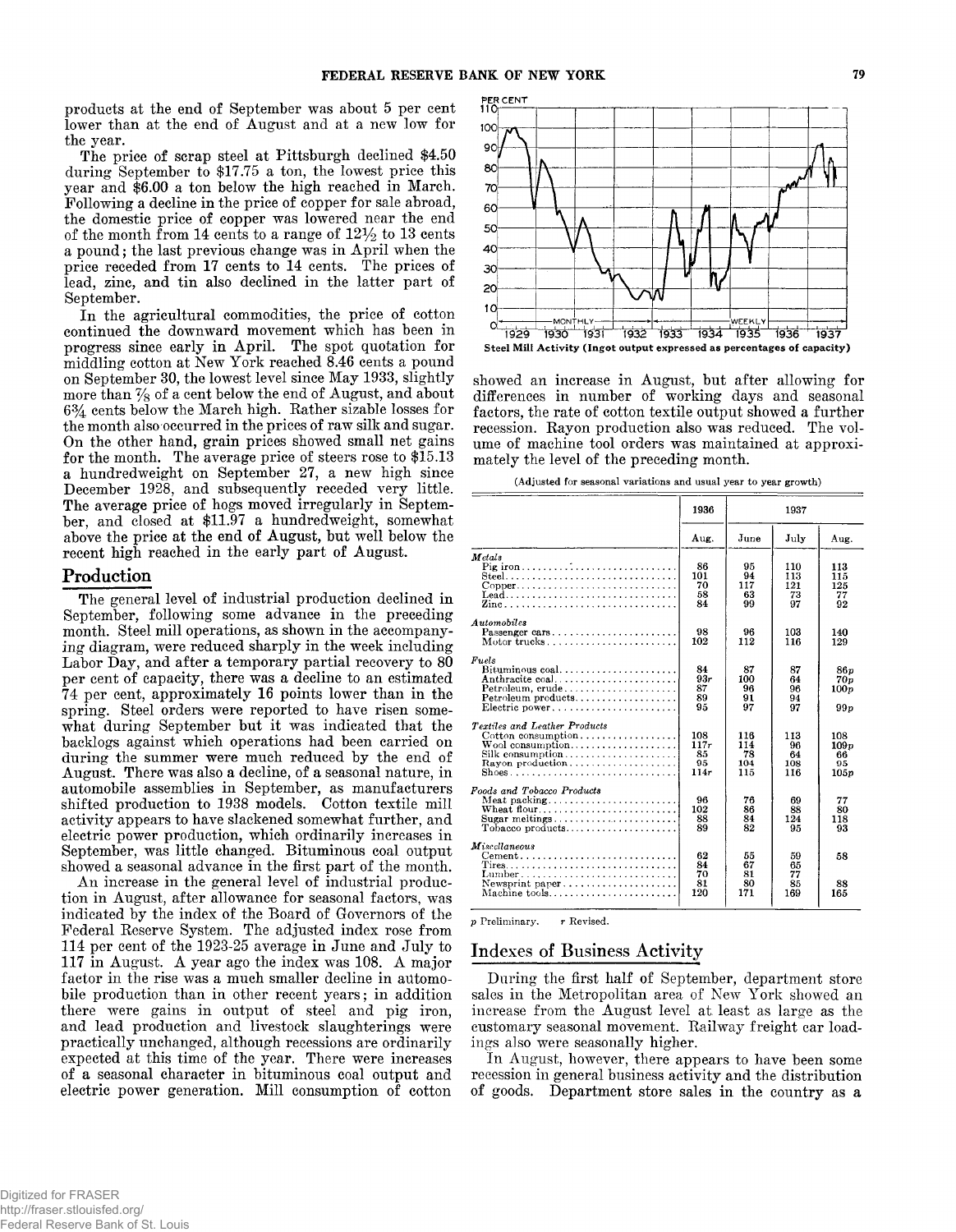whole and in this district were moderately higher than in<br>August 1936, but the gains from July to August did not<br>fully measure up to the usual seasonal changes. Mer-<br>chandise and miscellaneous freight car loadings were<br>lit Mail order house sales were lower than in July and chain<br>store sales also declined. A decrease of about the usual<br>proportions occurred in the volume of check transactions<br>outside New York City, while in New York City the recession was greater than usual. On the other hand, registrations of new passenger cars in August are estimated at 312,600 units, a decrease of only 45,000 cars from the July figure, which is considerably less than the de

**(Adjusted for seasonal variations, for usual year to year growth, and where necessary for price changes)**

|                                                                                                                                                                                                                                                                                                                                                                                                                         | 1936                                                     |                                                           | 1937                                                                                  |                                                                 |
|-------------------------------------------------------------------------------------------------------------------------------------------------------------------------------------------------------------------------------------------------------------------------------------------------------------------------------------------------------------------------------------------------------------------------|----------------------------------------------------------|-----------------------------------------------------------|---------------------------------------------------------------------------------------|-----------------------------------------------------------------|
|                                                                                                                                                                                                                                                                                                                                                                                                                         | Aug.                                                     | $_{\rm June}$                                             | July                                                                                  | Aug.                                                            |
| Primary Distribution<br>Car loadings, merchandise and misc<br>Exports<br>$Imports \ldots \ldots \ldots \ldots \ldots \ldots \ldots \ldots \ldots$                                                                                                                                                                                                                                                                       | 72<br>77<br>64<br>89                                     | 76<br>87<br>87<br>108                                     | 75<br>88<br>89 <sub>v</sub><br>101 <sub>v</sub>                                       | 74<br>83                                                        |
| Distribution to Consumer<br>Department store sales, $U.S. \ldots \ldots$<br>Department store sales, 2nd Dist<br>Other chain store sales<br>Mail order house sales<br>Advertising<br>New passenger car registrations<br>Gasoline consumption                                                                                                                                                                             | 91<br>84<br>72<br>96<br>93<br>77<br>95r<br>94            | 91<br>85<br>62<br>97<br>98<br>80<br>96<br>98              | 90<br>82<br>64<br>97<br>94<br>79<br>95p<br>103                                        | 89<br>80<br>62<br>91<br>87<br>82<br>111p                        |
| General Business Activity<br>Bank debits, outside New York City<br>Bank debits, New York City<br>Velocity of demand deposits, outside New,<br>New life insurance sales<br>Employment, manufacturing, U.S<br>Employee hours, manufacturing, U.S<br>Residential building contracts $\dots \dots$<br>Nonresidential building and engineering<br>$contracts \ldots \ldots \ldots$<br>New corporations formed in N.Y. State. | 65<br>39<br>68<br>45<br>72<br>95<br>88<br>53<br>65<br>69 | 66<br>36<br>68<br>43<br>75<br>103<br>94<br>35<br>65<br>63 | 64 p<br>38<br>69<br>48<br>69 <sub>p</sub><br>104<br>93 <sub>p</sub><br>35<br>72<br>62 | 64 p<br>33p<br>70<br>44<br>71p<br>104p<br>93p<br>33<br>68<br>63 |
| General price level*<br>Composite index of wages*                                                                                                                                                                                                                                                                                                                                                                       | 156<br>194<br>146                                        | 162<br>207<br>151                                         | 163<br>208<br>151                                                                     | 163p<br>208p<br>152p                                            |

**p Preliminary.** *r* **Revised. \* 1913 average = 100; not adjusted for trend.**

# Department Store Trade

During the first half of September, sales of the reporting department stores in the Metropolitan area of New York were 3 per cent larger than in the corresponding period a year ago, and at least the usual increase from<br>the August level was indicated.<br>In August total sales of the reporting department stores

in this district were 5.3 per cent higher than last year, a somewhat larger advance than in July. The New York and Brooklyn, and Northern New Jersey department<br>stores recorded moderate increases in sales over last year,<br>and small advances in sales were reported by the Roches-<br>ter, Syracuse, Bridgeport, and Capital District stores.<br> remaining localities in this district sales were smaller

than last year. Sales of the leading apparel stores were 2.3 per cent lower than a year ago, a smaller recession than in the previous month.

|                                                                                                                                                                                                                                                                                                                                                                                 |                                                                                                                                                                                                                                | Percentage<br>change<br>August 1937<br>compared with<br>August 1936          | Per cent of<br>accounts<br>outstanding<br>July 31<br>collected in<br>August |                                                                     |
|---------------------------------------------------------------------------------------------------------------------------------------------------------------------------------------------------------------------------------------------------------------------------------------------------------------------------------------------------------------------------------|--------------------------------------------------------------------------------------------------------------------------------------------------------------------------------------------------------------------------------|------------------------------------------------------------------------------|-----------------------------------------------------------------------------|---------------------------------------------------------------------|
| Locality                                                                                                                                                                                                                                                                                                                                                                        | Net<br>sales                                                                                                                                                                                                                   | Stock<br>on hand<br>end of<br>month                                          | 1936                                                                        | 1937                                                                |
| New York<br>Northern New Jersey<br>$\text{Bridgeport} \dots \dots \dots \dots \dots \dots \dots \dots \dots$<br>$E$ is ewhere $\ldots \ldots \ldots \ldots \ldots \ldots \ldots \ldots \ldots$<br>Northern New York State<br>Southern New York State<br>Central New York State<br>Hudson River Valley District<br>Capital District<br>Westchester and Stamford<br>Niagara Falls | $+ 6.6$<br>0.7<br>----<br>1.4<br>$\pm$<br>$^{+}$<br>2.2<br>$\div$<br>6.4<br>$^{+}$<br>0.2<br>1.3<br>$\overline{\phantom{0}}$<br>$-11.0$<br>$-4.8$<br>1.4<br>—<br>0.5<br>$\overline{\phantom{0}}$<br>2.8<br>$^{+}$<br>0.<br>4.8 | $+16.5$<br>$+14.4$<br>$+18.0$<br>$+14.4$<br>$+21.2$<br>$+8.6$<br>$+0.1$<br>. | 41.0<br>51 2<br>46.6<br>35.3<br>36.4<br>40.8<br>33.8<br>.<br>.              | 41.6<br>44.6<br>45.3<br>37.0<br>37.6<br>38.9<br>32.4<br>.<br>.<br>. |
| All department stores                                                                                                                                                                                                                                                                                                                                                           | $+ 5.3$                                                                                                                                                                                                                        | $+16.3$                                                                      | 40.3                                                                        | 40.3                                                                |
| Apparel stores                                                                                                                                                                                                                                                                                                                                                                  | 2.3                                                                                                                                                                                                                            | $+6.2$                                                                       | 34.9                                                                        | 37.1                                                                |

# Wholesale Trade

In August total sales of reporting wholesale firms averaged about 1 per cent higher than last year, following the decline reported for July. Cotton goods concerns showed the largest increase in sales since last February, t jewelry firms reported the most substantial increase in<br>three months, and the men's clothing, shoe, stationery,<br>and paper concerns all reported more favorable year to<br>year comparisons than in July. Wholesale drug sales,<br>da

|                                                                                                                                                                            | Percentage<br>change<br>August 1937<br>compared with<br>August 1936                                               |                                                                                          | Per cent of<br>accounts<br>outstanding<br>July 31<br>collected in<br>August |                                                                        |
|----------------------------------------------------------------------------------------------------------------------------------------------------------------------------|-------------------------------------------------------------------------------------------------------------------|------------------------------------------------------------------------------------------|-----------------------------------------------------------------------------|------------------------------------------------------------------------|
| Commodity                                                                                                                                                                  | Net<br>sales                                                                                                      | $_{\rm Stock}$<br>end of<br>$\n  month\n$                                                | 1936                                                                        | 1937                                                                   |
| Men's clothing<br>$\text{Cottom goods} \dots \dots \dots \dots \dots \dots \dots \dots \dots$<br>Rayon and silk goods<br>Drugs and drug sundries<br>Stationery<br>Diamonds | $-4.1$<br>$+5.5$<br>$+7.4$<br>$-8.1*$<br>$-12.7$<br>$+10.9**$<br>$-0.4$<br>$-1.7$<br>$+15.3$<br>$+9.1$<br>$+10.4$ | $+18.5$<br>.<br>.<br>$+8.0*$<br>.<br>$+9.2**$<br>$+41.1$<br>.<br>.<br>$+31.3$<br>$+11.9$ | 89.2<br>44.8<br>42.6<br>64.4<br>36.7<br>44.6<br>.<br>58.8<br>22.3           | 88.4<br>44.6<br>43.8<br>51.8<br>34.3<br>.<br>44.0<br>.<br>50.7<br>18.3 |
| Weighted average                                                                                                                                                           | $+0.9$                                                                                                            | .                                                                                        | 58.6                                                                        | 56.2                                                                   |

\* Quantity figures reported by the National Federation of Textiles, Incorporated, not included in weighted average for total wholesale trade. \*\*Reported by Department of Commerce.